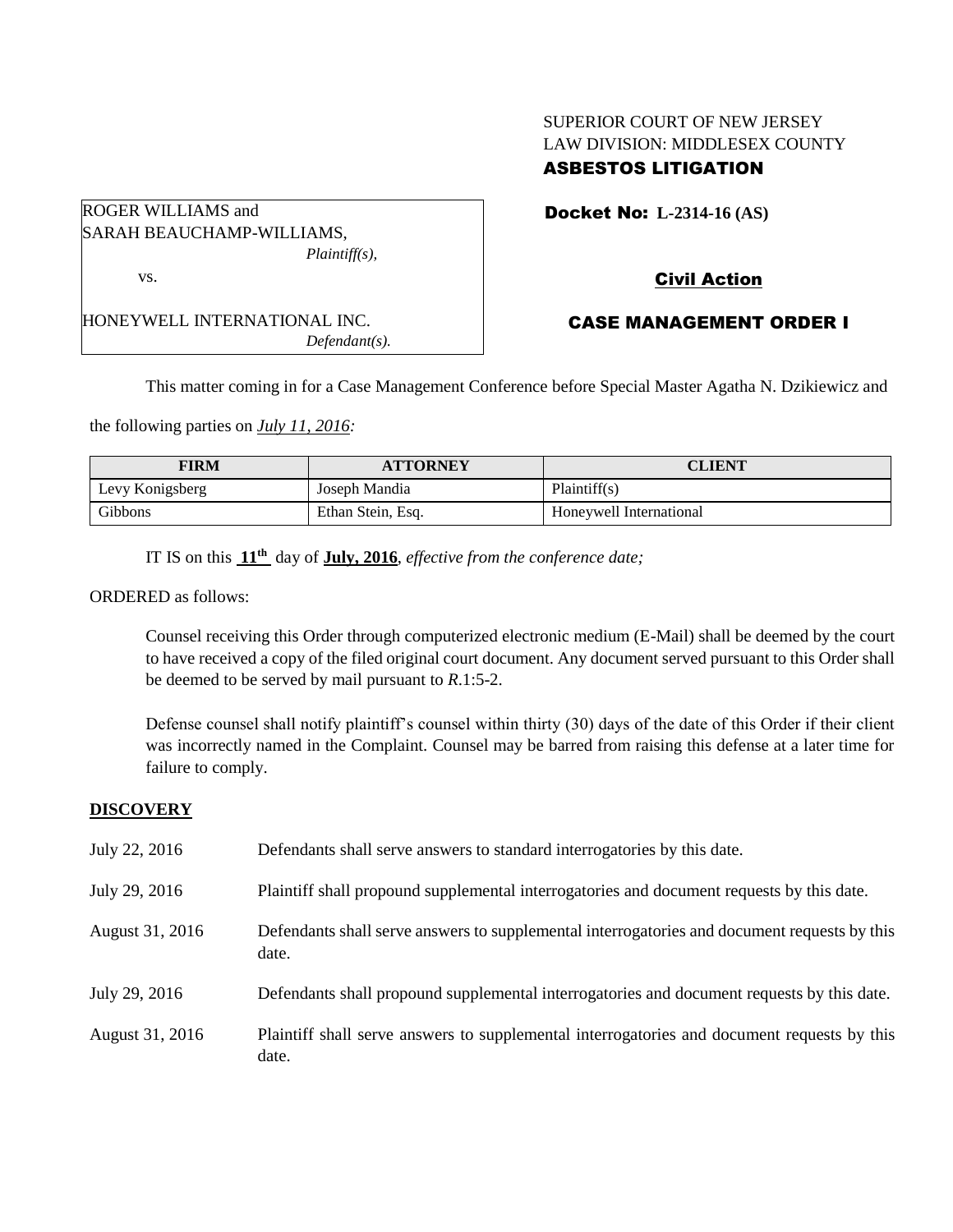- December 16, 2016 Fact discovery, including depositions, shall be completed by this date. Plaintiff's counsel shall contact the Special Master within one week of this deadline if all fact discovery is not completed.
- December 16, 2016 Depositions of corporate representatives shall be completed by this date.

## **EARLY SETTLEMENT**

- August 31, 2016 Settlement demands shall be served on all counsel and the Special Master by this date.
- October 7, 2016 @ 10:00am Early **telephone** settlement conference*. Counsel shall contact the court the day before with the telephone number of the attorney handling the conference.*

#### **SUMMARY JUDGMENT MOTION PRACTICE**

- January 6, 2017 Summary judgment motions shall be filed no later than this date.
- February 3, 2017 Last return date for summary judgment motions.

#### **OTHER MOTIONS**

September 16, 2016 Honeywell shall file motion to dismiss, if any, returnable on this date.

## **MEDICAL DEFENSE**

- November 18, 2016 Plaintiff shall serve medical expert reports by this date.
- January 31, 2017 Defendants shall identify its medical experts and serve medical reports, if any, by this date. **In addition, defendants shall notify plaintiff's counsel (as well as all counsel of record) of a joinder in an expert medical defense by this date.**

## **LIABILITY EXPERT REPORTS**

- December 16, 2016 Plaintiff shall identify its liability experts and serve liability expert reports or a certified expert statement by this date or waive any opportunity to rely on liability expert testimony.
- January 31, 2017 Defendants shall identify its liability experts and serve liability expert reports, if any, by this date or waive any opportunity to rely on liability expert testimony.

#### **ECONOMIST EXPERT REPORTS**

- December 16, 2016 Plaintiff shall identify its expert economists and serve expert economist report(s), if any, by this date or waive any opportunity to rely on economic expert testimony.
- January 31, 2017 Defendants shall identify its expert economists and serve expert economist report(s), if any, by this date or waive any opportunity to rely on economic expert testimony.

 $\_$  , and the set of the set of the set of the set of the set of the set of the set of the set of the set of the set of the set of the set of the set of the set of the set of the set of the set of the set of the set of th